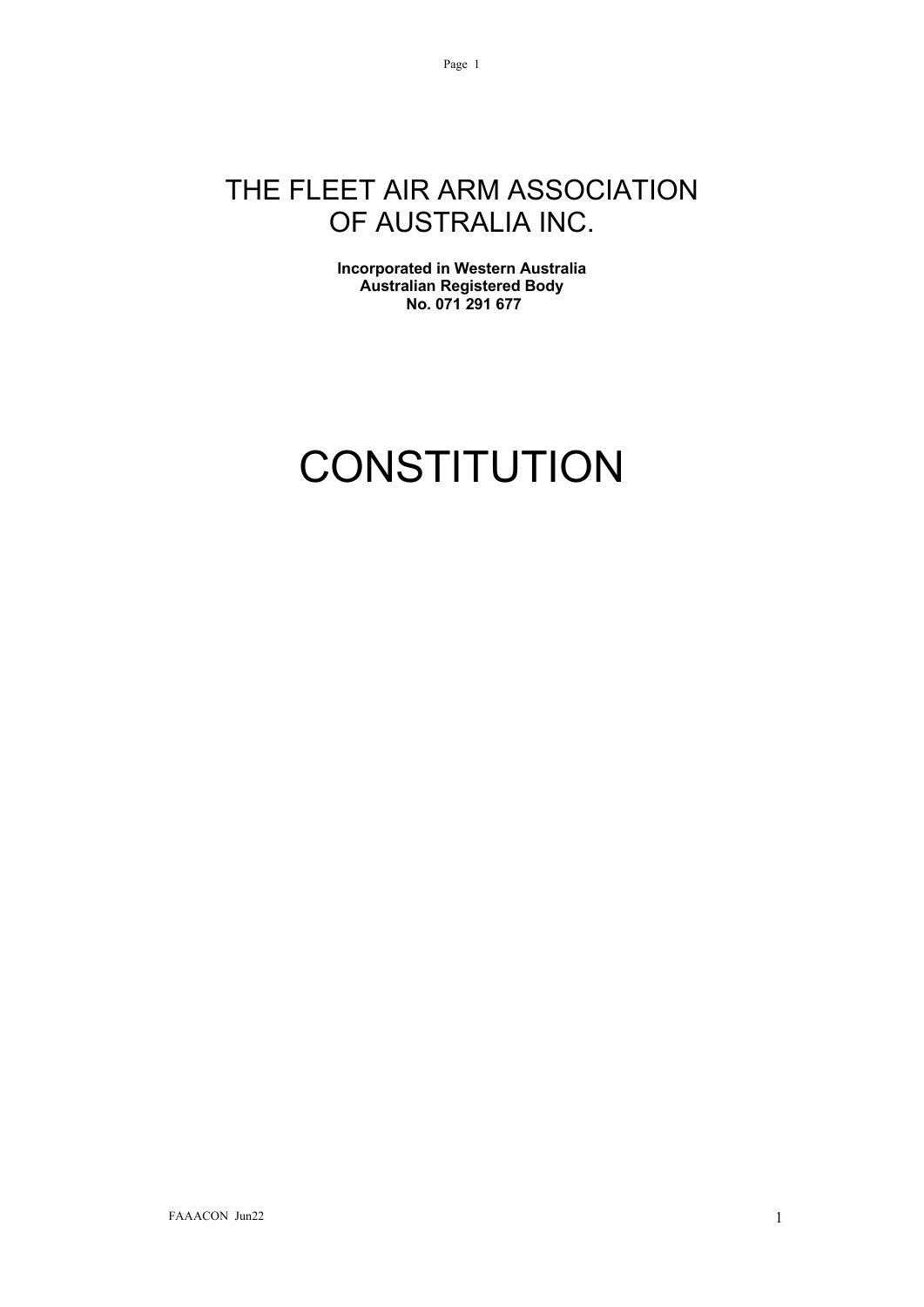#### **ADMENDMENT RECORD**

| <u>TITLE</u>                                                                                                           | DATE                       | <b>SIGNATURE</b> |
|------------------------------------------------------------------------------------------------------------------------|----------------------------|------------------|
| <b>Australian Securities Commission Acceptance</b>                                                                     | 29 Sep 1995                |                  |
| <b>General Council Special Resolution</b><br>Department of Commerce WA Approval                                        | 13 Oct 2001<br>02 Jan 2002 |                  |
| <b>FAAAA Federal Council Annual General Meeting</b><br>Department of Commerce WA Approval                              | 28 Oct 2007<br>28 Nov 2007 |                  |
| Accepted by the Australian Securities Commission<br>Vic                                                                | 22 Jan 2008                |                  |
| <b>FAAAA Federal Council Annual General Meeting</b><br><b>Special Resolution</b><br>Department of Commerce WA Approval | 29 Oct 2011<br>24 Jan 2012 |                  |
| <b>FAAAA Federal Council Annual General Meeting</b><br>Department of Commerce WA Approval                              | 26 Oct 2012<br>06 Dec 2012 |                  |
| <b>FAAAA Federal Council Annual General Meeting</b><br>Department of Commerce WA Approval                              | 26 Oct 2013<br>04 Dec 2013 |                  |
| <b>FAAAA Federal Council Annual General Meeting</b><br>Department of Commerce WA Approval                              | 25 Oct 2014<br>07 Jan 2015 |                  |
| FAAAA Federal Council Annual General Meeting<br>Department of Commerce WA Approval                                     | 25 Oct 2016<br>10 Aug 2018 |                  |
| <b>FAAAA Federal Council Annual General Meeting</b><br>Department of Mines and Industry (WA)                           | 21 Oct 2017<br>20 Mar 2018 |                  |
| <b>FAAAA Federal Council Annual General Meeting</b><br><b>Associations &amp; Charities Branch WA</b>                   | 14 June 2022               |                  |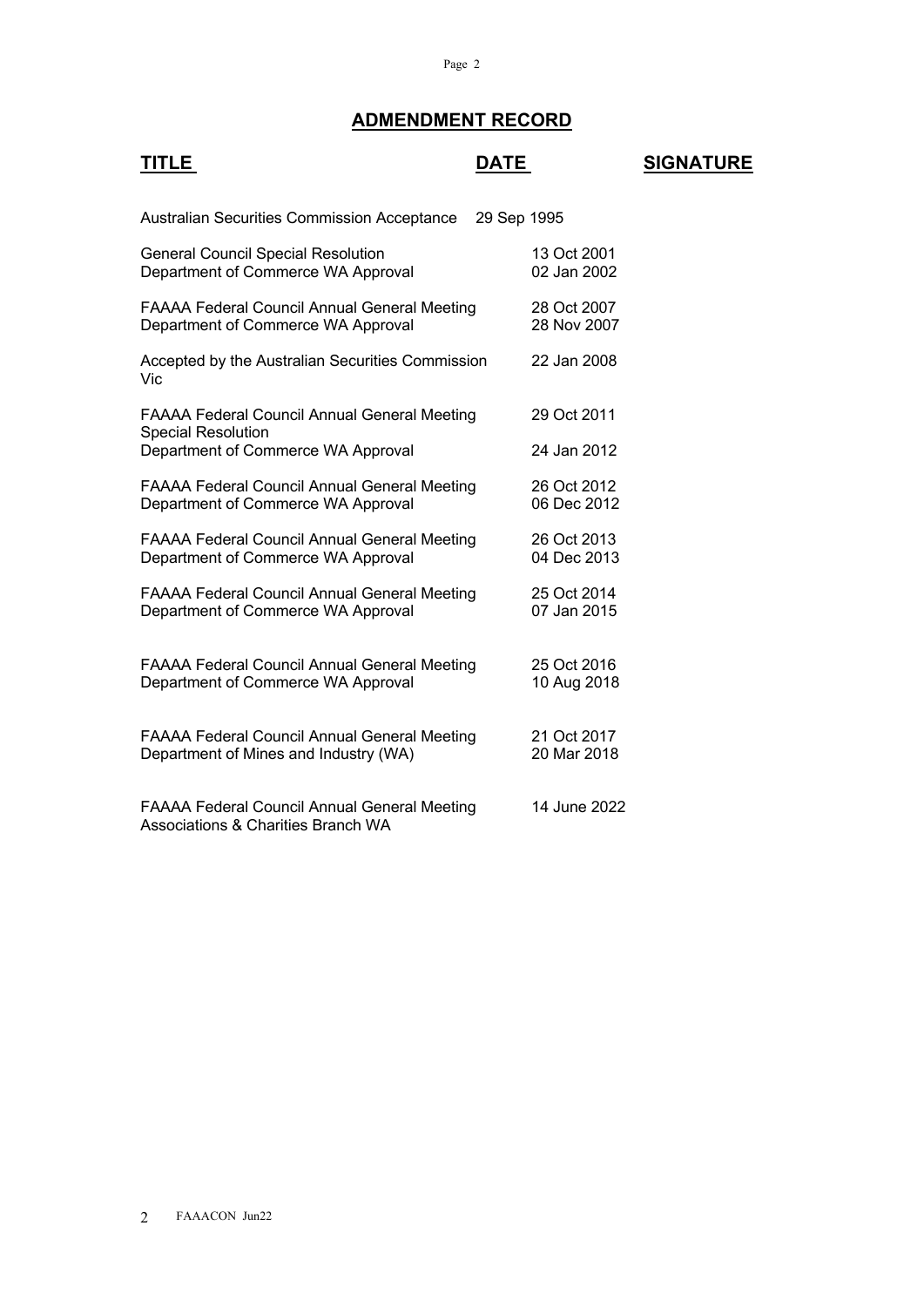#### **THE FLEET AIR ARM ASSOCIATION OF AUSTRALIA INC.**

| 1.  | $\sim$ 4                                                                                                                                        |    |
|-----|-------------------------------------------------------------------------------------------------------------------------------------------------|----|
| 2.  |                                                                                                                                                 |    |
| 3.  |                                                                                                                                                 | 6  |
| 4.  | <b>POWERS</b><br>$\overline{\phantom{a}}$ 6                                                                                                     |    |
| 5.  |                                                                                                                                                 |    |
| 6.  |                                                                                                                                                 |    |
| 7.  |                                                                                                                                                 |    |
| 8.  |                                                                                                                                                 |    |
| 9.  | HONORARY MEMBERS 11                                                                                                                             |    |
| 10. | $\overline{\phantom{a}}$ 12<br><b>AWARDS</b>                                                                                                    |    |
| 11. |                                                                                                                                                 |    |
| 12. |                                                                                                                                                 |    |
| 13. |                                                                                                                                                 |    |
| 14. |                                                                                                                                                 |    |
| 15. | THE FEDERAL COUNCIL<br>POWERS OF THE FEDERAL COUNCIL                                                                                            |    |
| 16. | THE NATIONAL EXECUTIVE 14                                                                                                                       |    |
| 18. | DUTIES OF THE VICE PRESIDENT OF THE NATIONAL EXECUTIVE16                                                                                        |    |
| 19. | DUTIES OF THE SECRETARY OF THE NATIONAL EXECUTIVE 16                                                                                            |    |
| 20. | DUTIES OF THE TREASURER OF THE NATIONAL EXECUTIVE 17                                                                                            |    |
| 21. | DUTIES OF THE IMMEDIATE PAST PRESIDENT OF THE NATIONAL<br>EXECUTIVE 17                                                                          |    |
|     | 22. AUDITOR 18                                                                                                                                  |    |
|     |                                                                                                                                                 |    |
| 24. | <u> 1989 - Johann Stein, mars ar breithinn ar breithinn ar breithinn ar breithinn ar breithinn ar breithinn ar b</u><br><b>ASSOCIATION FLAG</b> | 18 |
| 25. | <b>INDEMNITY - NATIONAL EXECUTIVE AND MEMBERS OF THE</b><br><b>FEDERAL COUNCIL</b><br>$\sim$ 19                                                 |    |
| 26. |                                                                                                                                                 |    |
| 27. | DIVISIONS 19                                                                                                                                    |    |
| 28. |                                                                                                                                                 | 20 |
| 29. | DISSOLUTION OF A DIVISIONNATION                                                                                                                 | 21 |
| 30. | AMENDMENTS TO THIS CONSTITUTION                                                                                                                 | 21 |

#### **CONSTITUTION**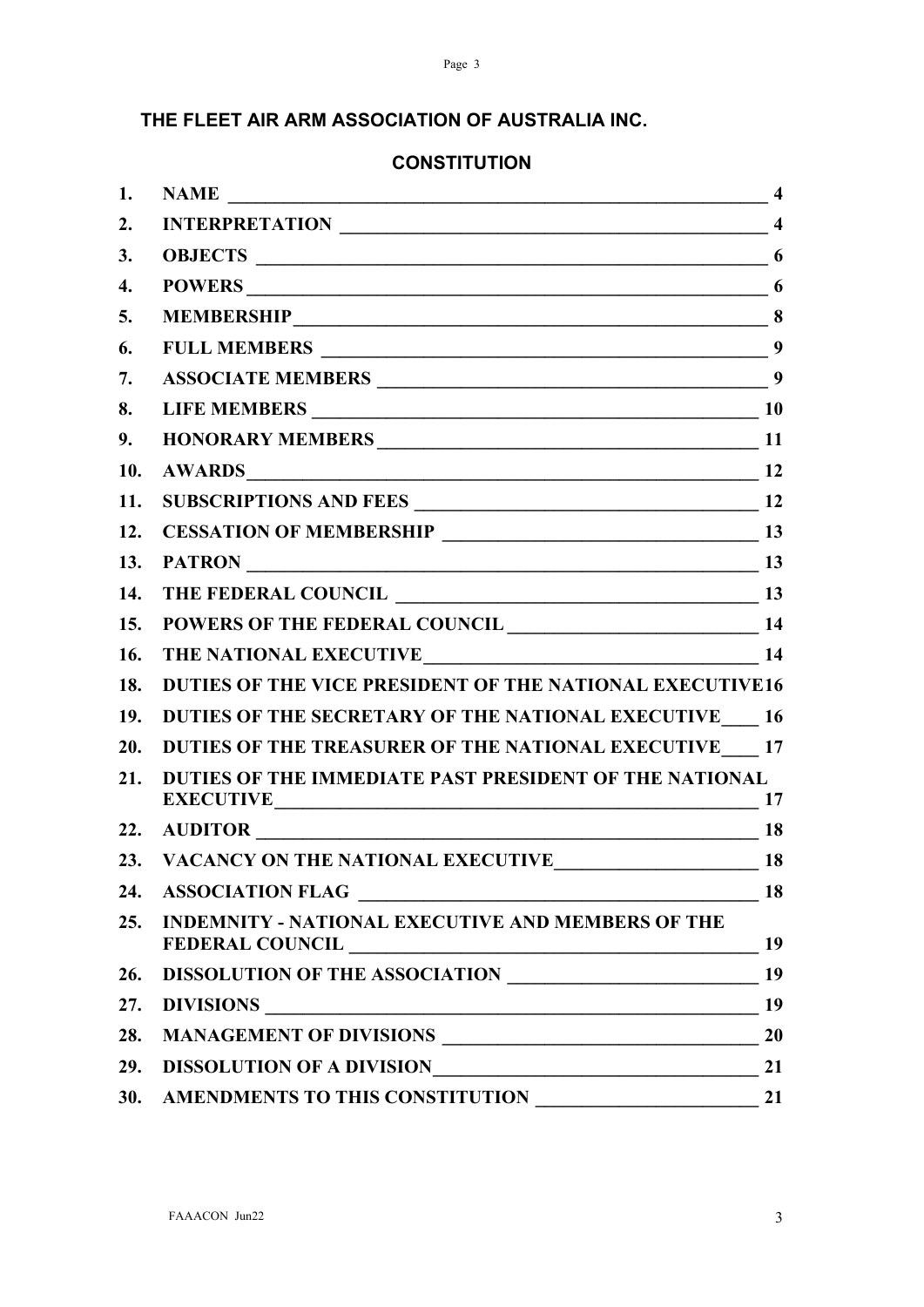#### **1. NAME**

The Association is "The Fleet Air Arm Association of Australia Inc.", hereinafter referred to as "The Association".

The Association is a formation or gathering of former and serving personnel of the Royal Australian Navy or other navies, who have served in naval aviation billets or in support of naval aviation; and other individuals who have an interest in naval aviation and the Fleet Air Arm.

These personnel have formed into Divisions within their home, or nominated, State or Territory with the desire to promote the objects of The Association.

#### **2. INTERPRETATION**

In this Constitution unless the contrary intention appears:

- 2.1 **"Associate Member"** means a person admitted to that class of membership by a Division.
- 2.2 **"Capitation Fee"** is an annual fee payable by a Division to the National Treasurer in respect of each of their Registered Members at a specified time. The amount of the Capitation Fee, and the date becoming due and payable, shall be determined annually by the Federal Council.
- 2.3 **"Delegate"** means that person nominated by a Division as a member of the Federal Council.
- 2.4 **"Division"** means a self-regulating branch of The Association, sharing in full the objects of The Association.
- 2.5 **"Federal Council"** means, collectively, the National Executive and the Delegates of the Divisions.
- 2.6 **"Financial Year"** means each period of 12 consecutive months commencing at the expiration of the previous financial year of The Association, i.e., from 1 July to 30 June.
- 2.7 **"Full Member"** means a person who has been admitted to that class of membership by a Division.
	- 2.8 **"Honorary Member"** means a person admitted to that class of membership by a Division.
	- 2.9 **"Life Member"** means a person who has been admitted to that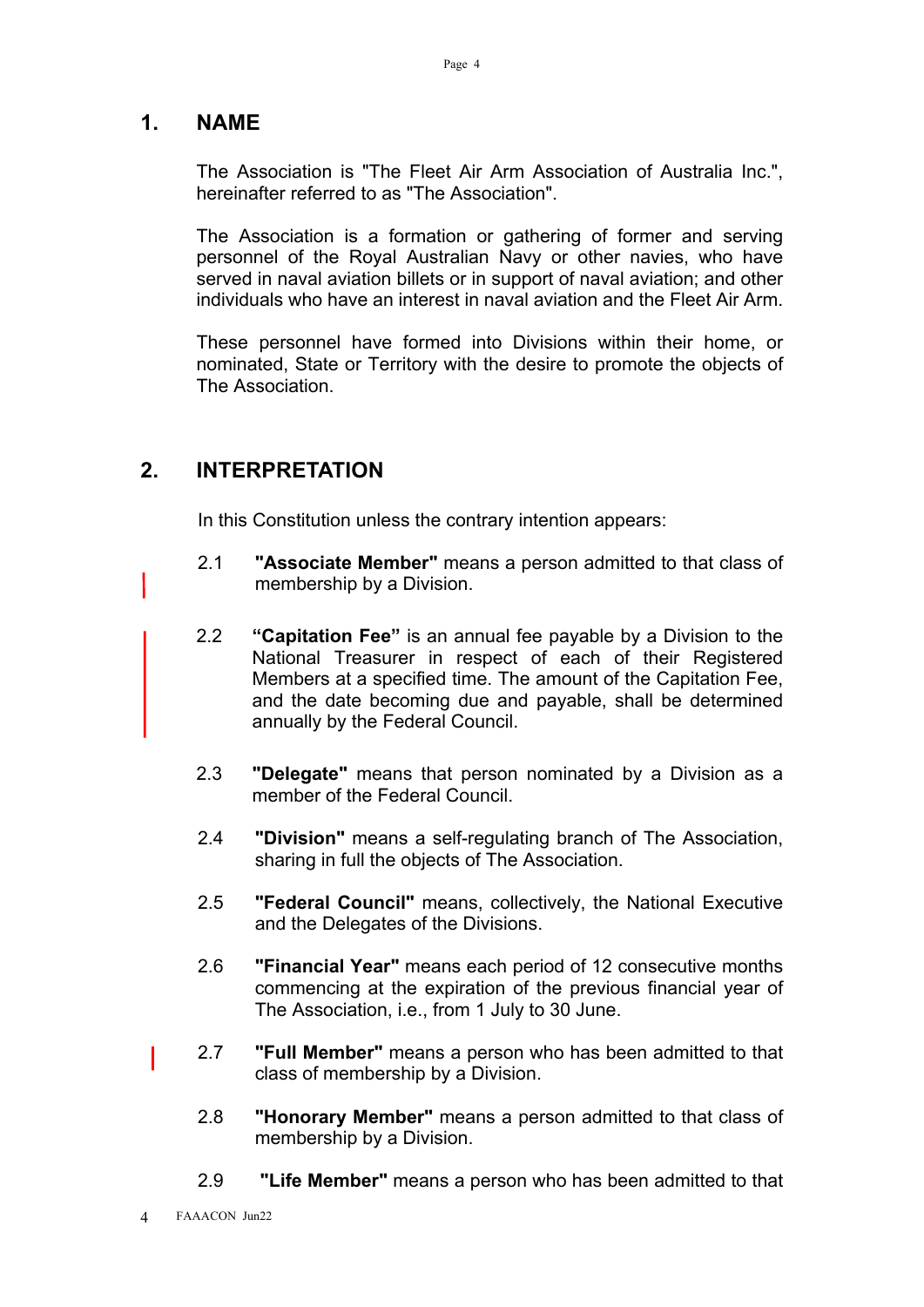class of membership of The Association by the Federal Council. The tenue of Life Membership shall be enduring and shall be for the life of the Association.

- 2.10 **"National Executive"** means those persons elected by the Federal Council.
- 2.11 **"Registered Member"** means a person who has been accepted as a member of a Division under any class of membership.
- 2.12 **"Registration Fee"** is a fee payable by a Division to the National Treasurer in respect of each Full Member and Associate Member when they first join the Association. The amount of the Registration Fee, and the date becoming due and payable, shall be determined annually by the Federal Council.
- 2.13 **"Special Resolution"** "A Resolution is a "special resolution", if it is passed by a majority of not less than three-fourths of the Members of the Association who are entitled under the rules of the Association to vote and vote in person or, where proxies or postal votes are allowed by the rules of the Association by proxy or postal vote, at a General Meeting of which notice specifying the intension to propose the resolution as a special resolution was given in accordance with those rules.
- 2.14 **"Subscription Fee"** is the annual membership fee payable by Full Members and Associate Members to their Division. The amount of the Subscription Fee shall be determined by the Division to which they belong.
- 2.15 Words importing the masculine gender include the feminine gender and the words importing the feminine gender include the masculine gender.
- 2.16 Words in the singular include the plural and words in the plural include the singular.
- 2.17 Officer when referred to means Office Bearer.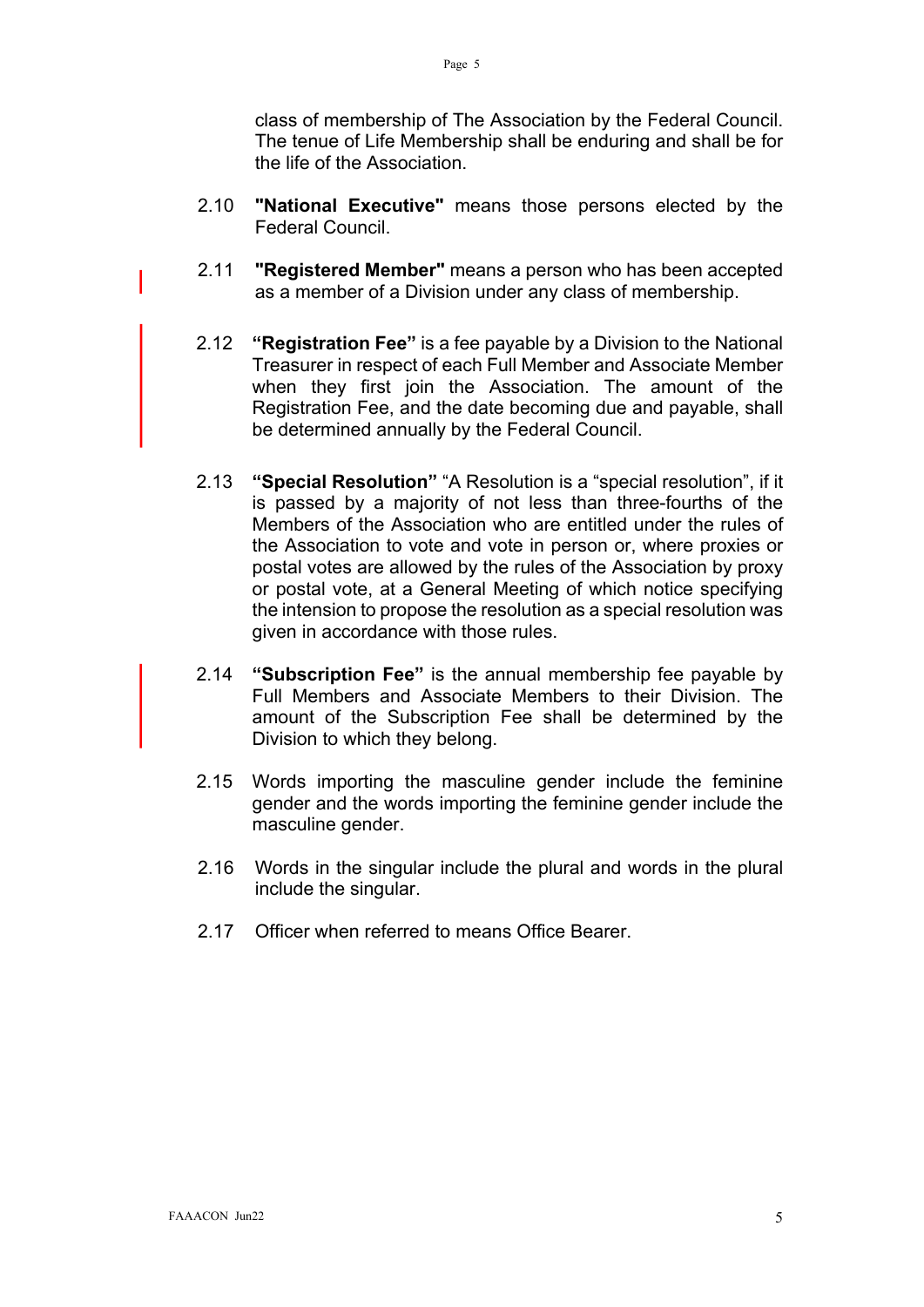#### **3. OBJECTS**

The objects for which The Association is established are to:

- 3.1 unite former and serving naval aviation personnel;
- 3.2 maintain the bonds of friendship and esprit de corps in naval aviation;
- 3.3 assist with the welfare of former and serving naval aviation personnel and their families;
- 3.4 support the Fleet Air Arm Museum and its continued development as determined by the Custodians of the Museum;
- 3.5 provide a forum for naval aviation matters;
- 3.6 foster the preservation of the history of aviation in the RAN;
- 3.7 do all such other things to promote and further the objects of The Association; and,
- 3.8 apply the property and the income of The Association solely towards the promotion of the objects of The Association and no part of that property or income may be paid or otherwise distributed, directly or indirectly, to members, except in good faith in the promotion of those objects.

#### **4. POWERS**

The Association has the legal powers of a natural person and, without limiting the generality of the foregoing has power to:

- 4.1 carry out all or any of the above objects either alone or in conjunction with other bodies, authorities or persons;
- 4.2 purchase, take on lease or in exchange, hire or otherwise acquire any lands, buildings, easements or property, real and personal, and any rights or privileges which may be requisite for the purposes of, or capable of being conveniently used in connection with, any of the objects of The Association **PROVIDED THAT** in case The Association shall take or hold any property which may be subject to any trusts, it shall only deal with the same in such manner as is allowed by law having regard to such trusts;
- 4.3 enter into any arrangements with any government institution, municipal, local or other authority, that may seem conducive to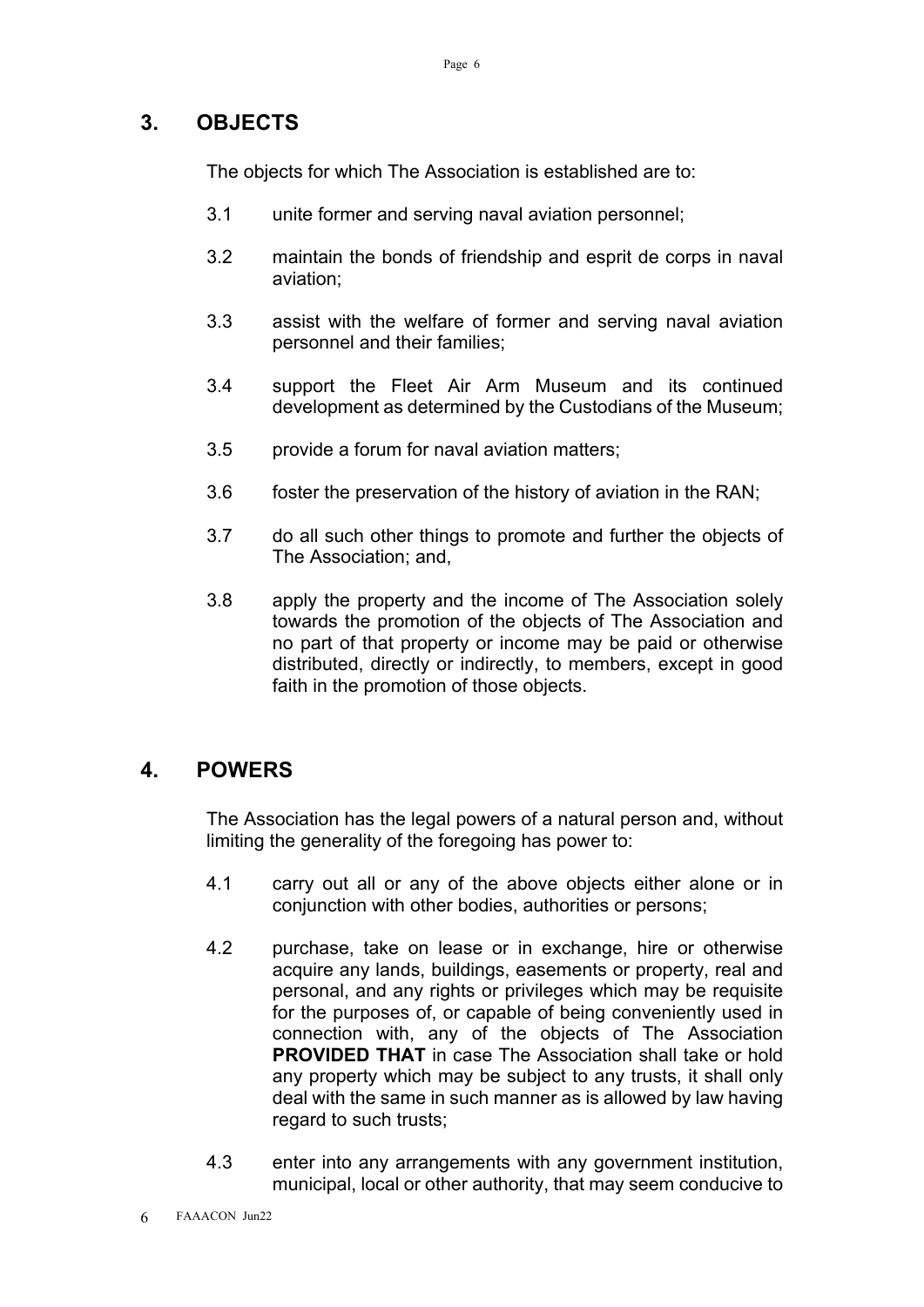enable The Association to carry out its objects or any of them, to seek and obtain from any such government, government institution or authority any rights, privileges and concessions which The Association may think it desirable to obtain, and to carry out, exercise and comply with any such arrangements, rights, privileges and concessions;

- 4.4 appoint, employ, suspend or remove such managerial, secretarial, clerical and other staff as may be necessary or convenient for the purposes of The Association;
- 4.5 establish and support or aid in the establishment and support of superannuation and insurance schemes calculated to benefit employees or past employees of The Association or their dependants and to grant such pensions and allowances to such person as may be deemed appropriate from time to time;
- 4.6 invest and deal with the money of The Association not immediately required in such manner and upon such securities as may from time to time be determined;
- 4.7 borrow any moneys required by The Association upon such security as may be determined or without security and to make, accept and endorse cheques, promissory notes, bills of exchange and other negotiable instruments;
- 4.8 lend or advance money or give credit to any person or corporation, to guarantee or give guarantees or indemnities for the payment of money or the performance of contracts or obligations by any person or corporation and to secure in any way the repayment of moneys lent or advanced to or the liabilities incurred by any person or corporation;
- 4.9 make, draw, accept, endorse, discount, execute and issue promissory notes, bills of exchange, bills of lading and other negotiable or transferable instruments;
- 4.10 take or hold mortgages, liens and charges to secure payment of the purchase price or any unpaid balance of the purchase price, of any part of The Association's property of whatsoever kind sold by The Association or any money due to The Association from purchasers and others;
- 4.11 sell, improve, manage, develop, exchange, lease, dispose of, turn to account or otherwise deal with all or any part of the property and rights of The Association;
- 4.12 take any gift or property whether subject to any special trust or not, for any one or more of the objects of The Association but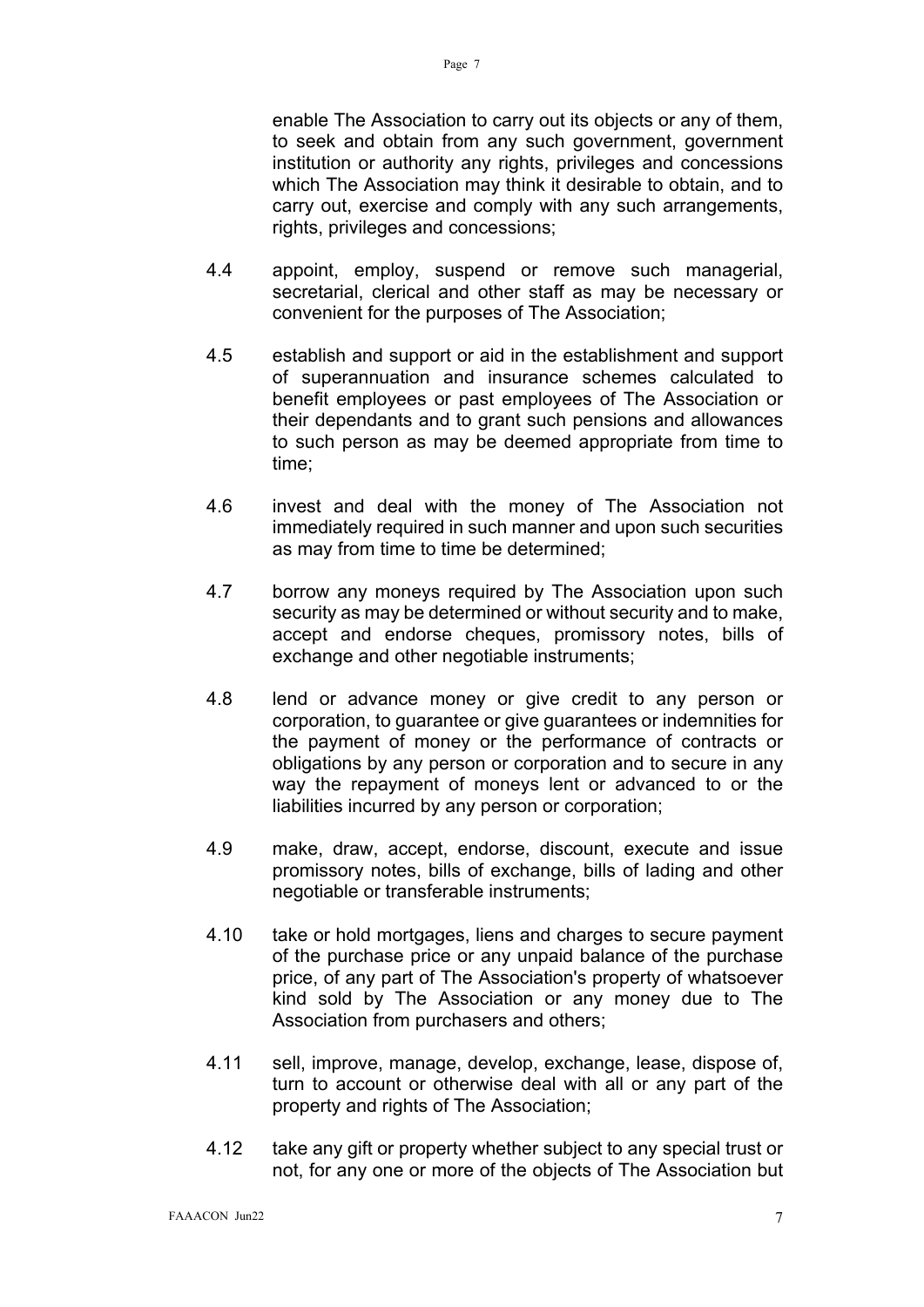Page 8

- 4.13 establish and maintain relations and affiliations with organisations having similar or the same objects as The Association;
- 4.14 print and publish any newspapers, periodicals, books, journals, magazines, articles and leaflets that The Association may think desirable for the promotion of its objects;
- 4.15 'in extremis', amalgamate with any companies, institutions, societies or associations having objects altogether or in part similar to those of The Association;
- 4.16 purchase or otherwise acquire and undertake all or any part of the property, assets, liabilities, and engagements of any one or more of the companies, institutions, societies or associations with which The Association is authorised to amalgamate;
- 4.17 transfer all or any part of the property, assets, liabilities and engagements of The Association to any one or more of the companies, institutions, societies or associations with which The Association is authorised to amalgamate;
- 4.18 make donations for patriotic or charitable purposes; and,
- 4.19 do all such other things as are incidental or conducive to the attainment of the objects and the exercise of the powers of The Association.

#### **5. MEMBERSHIP**

- 5.1 Membership within a Division may be in the form of any or all of the following classes:
	- I. Full Members.
	- II. Associate Members.
	- III. Life Members; and,
	- IV. Honorary Members.
- 5.2 Every registered member of The Association undertakes to contribute to the assets of The Association and in the event of the same being wound up while they are members, or within 1 year after they cease to be members, for payment of the debts and liabilities of The Association contracted before they ceased to be members and of the costs, charges and expenses of winding up and for the adjustments of the rights of the contributions among themselves, such as may be required, not exceeding \$2.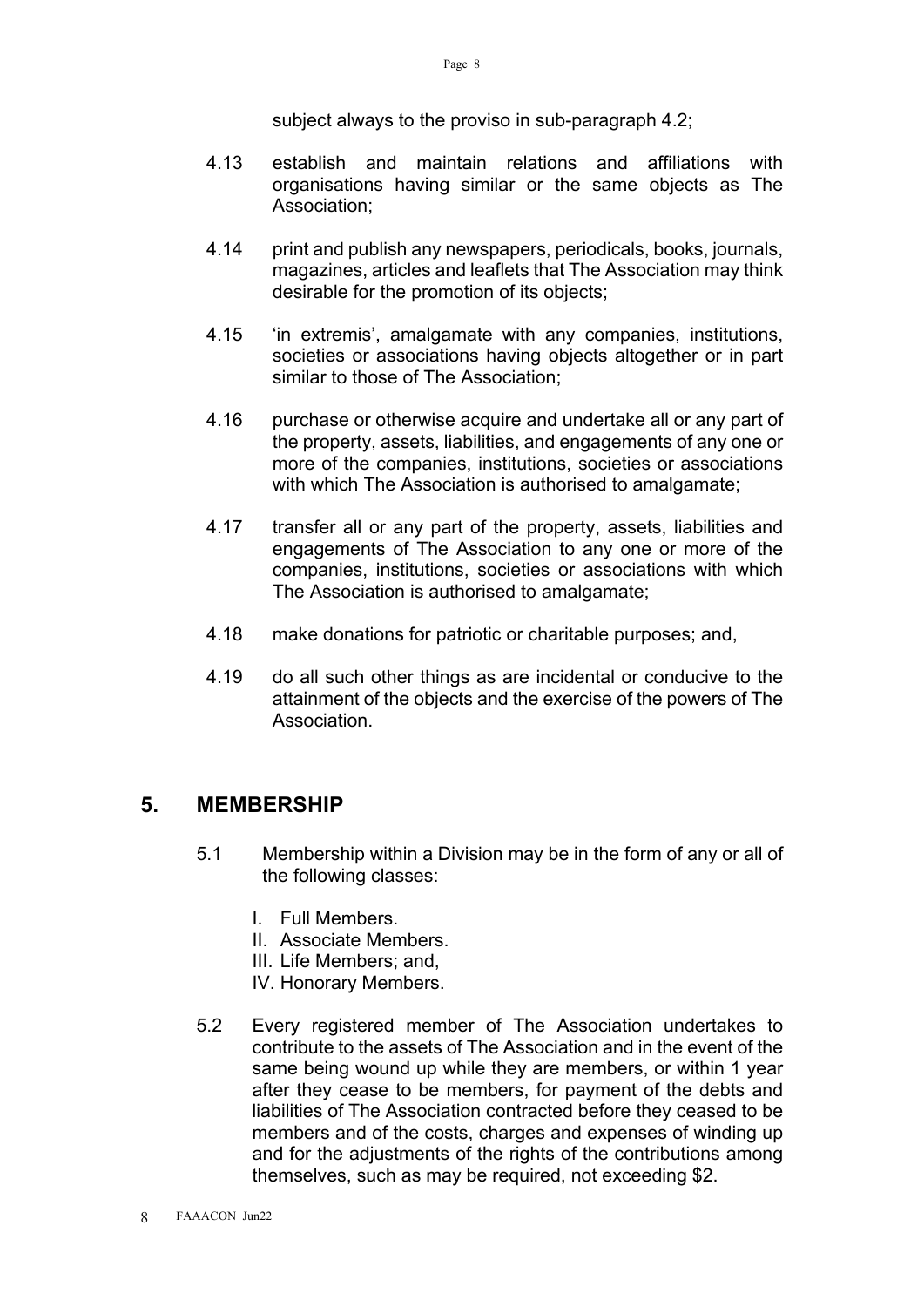#### **6. FULL MEMBERS**

- 6.1 Former and serving personnel of the RAN or other navies who have served for not less than 12 months in naval aviation or in support of naval aviation may be admitted by a Division to The Association as a Full Member.
- 6.2 A person admitted as a Full Member of a Division shall be deemed to have agreed to be bound by the provisions of this Constitution and their Division's Constitution or Rules.
- 6.3 A Full Member shall be liable to pay any prescribed subscription fee to their Division.
	- 6.4 A Full Member shall be entitled to:
		- I. receive notice of their Division's plenary Meetings;
		- II. attend and vote at their Division's plenary Meetings; and,
		- III. be eligible to hold any office in their Division or The Association.

# **7. ASSOCIATE MEMBERS**

- 7.1 A person who has an interest in the Fleet Air Arm but is not entitled to join as a Full Member may be admitted by a Division to The Association as an Associate Member.
- 7.2 A person admitted as an Associate Member shall be deemed to have agreed to be bound by the provisions of this Constitution and their Division's Constitution or Rules.
- 7.3 An Associate Member shall be liable to pay any prescribed subscription fee to their Division.
- 7.4 An Associate Member shall be entitled to receive notice of and attend their Division's plenary Meetings, but not:
	- I. vote at any meeting; or,
	- II. be eligible to hold any office in their Division or The Association.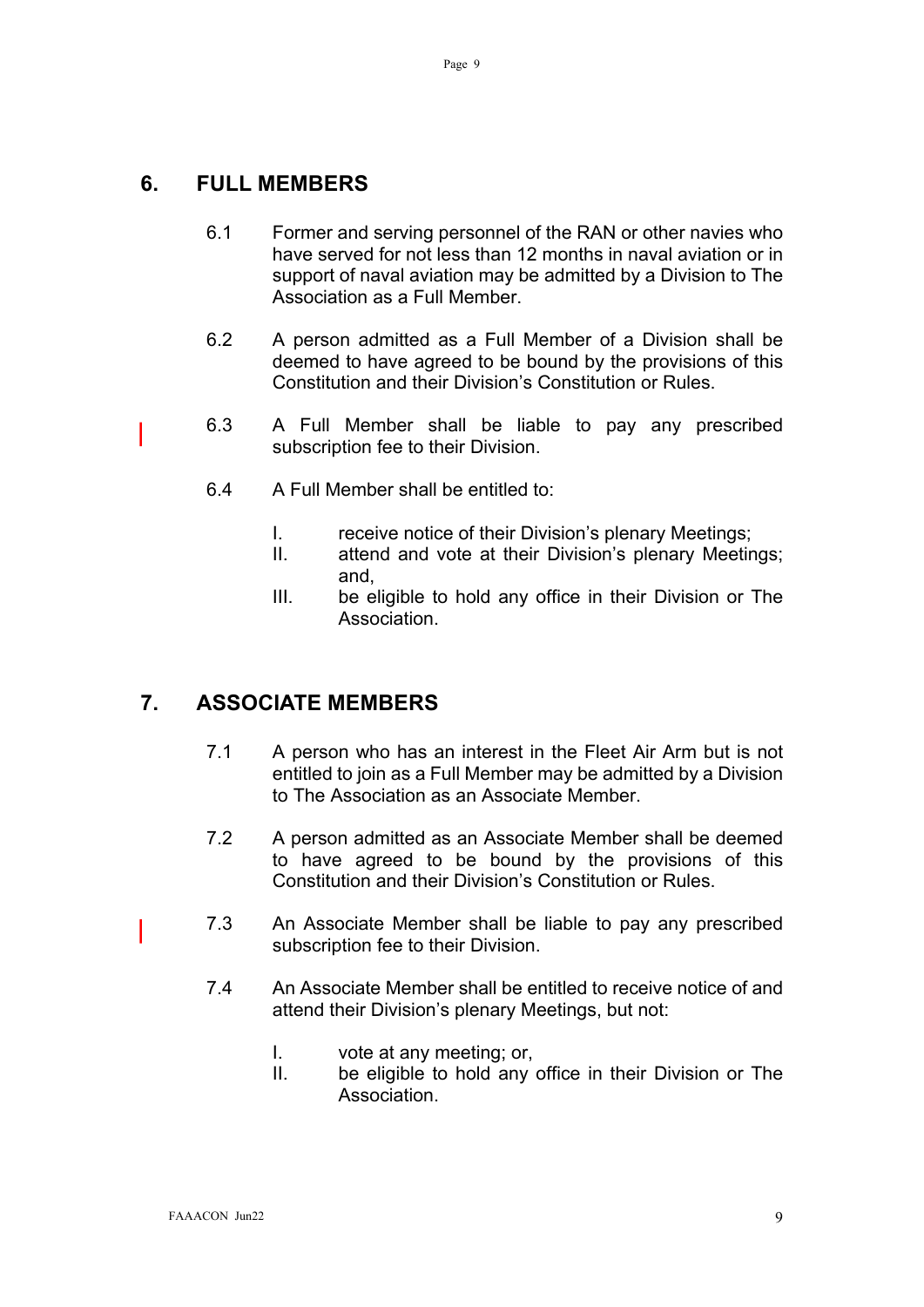#### **8. LIFE MEMBERS**

- 8.1 Life Membership is the most prestigious honour the Association can bestow upon any individual and each nomination is to be carefully scrutinized to ensure it is worthy of such recognition. In consideration of nominations the Council is to have regard to:
	- i. Only members who have provided exceptional or extraordinary service over a significant period of time should be considered for the award of Life Membership, in this regard the achievement of long service without clear demonstration that it was of an exceptional or extraordinary nature will not of itself be regarded as sufficient.
	- ii. Nominations must be submitted as a Motion and must be accompanied by a statement detailing the nature of the exceptional or extraordinary service they have performed, how this has benefitted the Association and why it should justify the award of Life Membership.
	- iii. Acceptance or rejection of each nomination will be based on a simple majority of votes by members of the Federal Council, for or against votes shall be apportioned as per Clause 14 of this Constitution.
	- iv. The rejection of a nomination is not a reflection on the quality of that person or the service they have offered is not appreciated. It does, however, acknowledge that the service does not yet meet the very high criteria for award of Life Membership.
	- v. Nominees who are rejected for the award of Life Membership may still be considered for a State Division Award, such as a Certificate of Appreciation. They may be resubmitted for consideration as a Life Member at a future Federal Council Meeting once additional criteria for the award has been achieved.
- 8.2 Having regard to guidance set out at Clause 8.1, the Federal Council may award Life Membership of the Association to:
	- i. A member of a Division who has rendered exceptional and/or extraordinary service through their accumulated membership with any State Division, on receipt of a recommendation from a Division(s) to that effect, or
	- ii. A member of a Division(s) who is deemed by a majority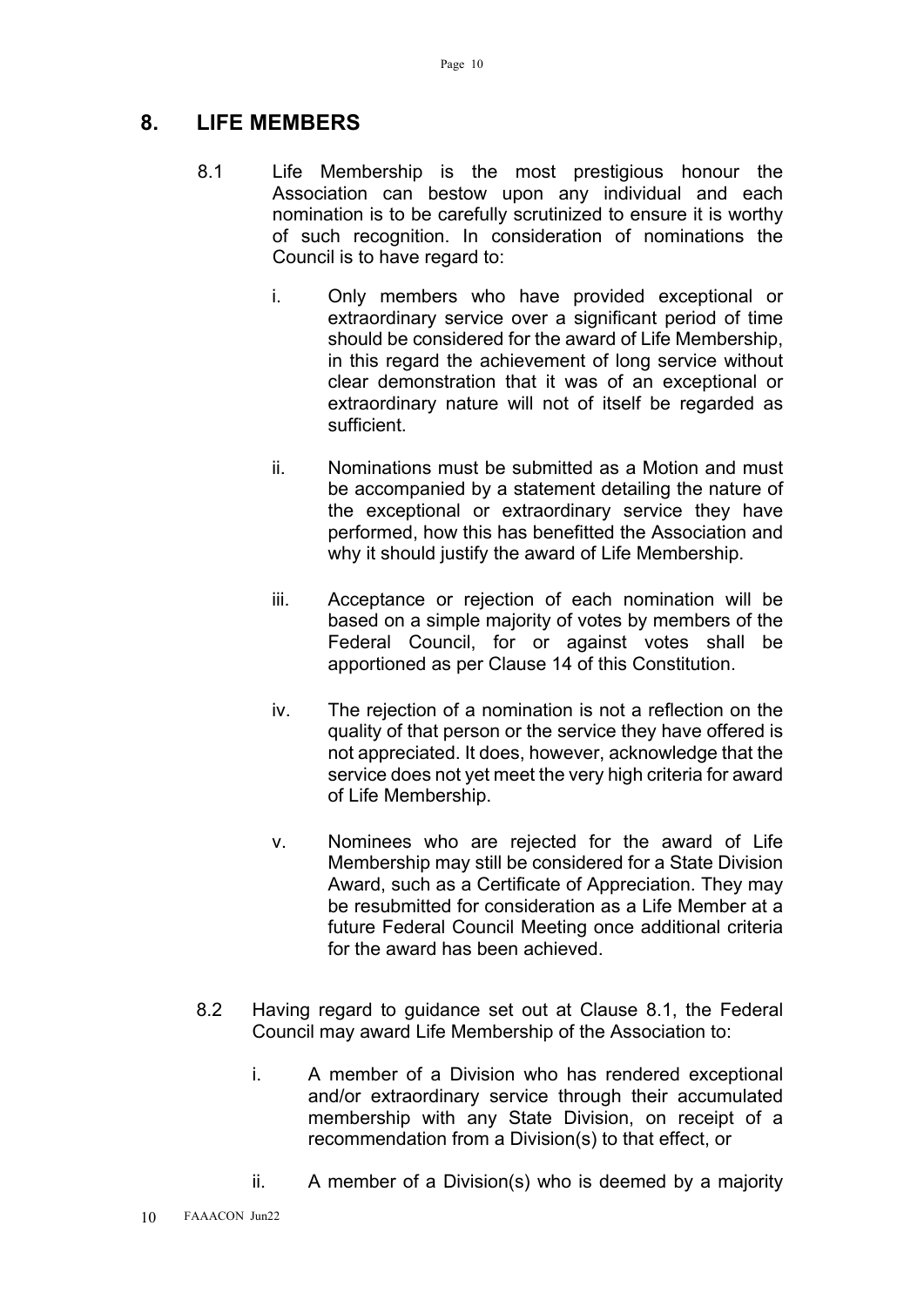vote of the Federal Council to have provided exceptional and/or extraordinary service to The Association at a National level, on a recommendation by the National Executive or any Division.

- iii. A member of a Division, posthumously, who rendered exceptional and/or extraordinary service to The Association prior to their death, on receipt of a recommendation by the National Executive or any Division.
- 8.3 A person admitted as a Life Member shall be deemed to have agreed to be bound by the provisions of this Constitution and their Division's Constitution or Rules.
- 8.4 The Federal council shall not award more than Two (2) Life Memberships per Division in any one calendar year.
- 8.5 No subscription or capitation fee shall be payable to a Division by a Life Member.
- 8.6 A Life Member shall be entitled to:
	- I. receive notice of their Division's plenary Meetings;
	- II. attend and vote at their Division's plenary Meetings; and,
	- III. be eligible to hold any office in their Division or The Association.

#### **9. HONORARY MEMBERS**

- 9.1 Honorary Membership may be bestowed by a Division on any person who has rendered special service to their Division and/or The Association. All Honorary Members are to be reviewed annually.
- 9.2 A person admitted as an Honorary Member shall be deemed to have agreed to be bound by the provisions of this Constitution and their Division's Constitution or Rules.
- 9.3 An Honorary Member shall be entitled to receive notice of and attend their Division's plenary Meetings, but not:
	- I. vote at any meeting; or,
	- II. be eligible to hold any office in their Division or The Association.
- 9.4 No subscription or capitation fee shall be payable to a Division by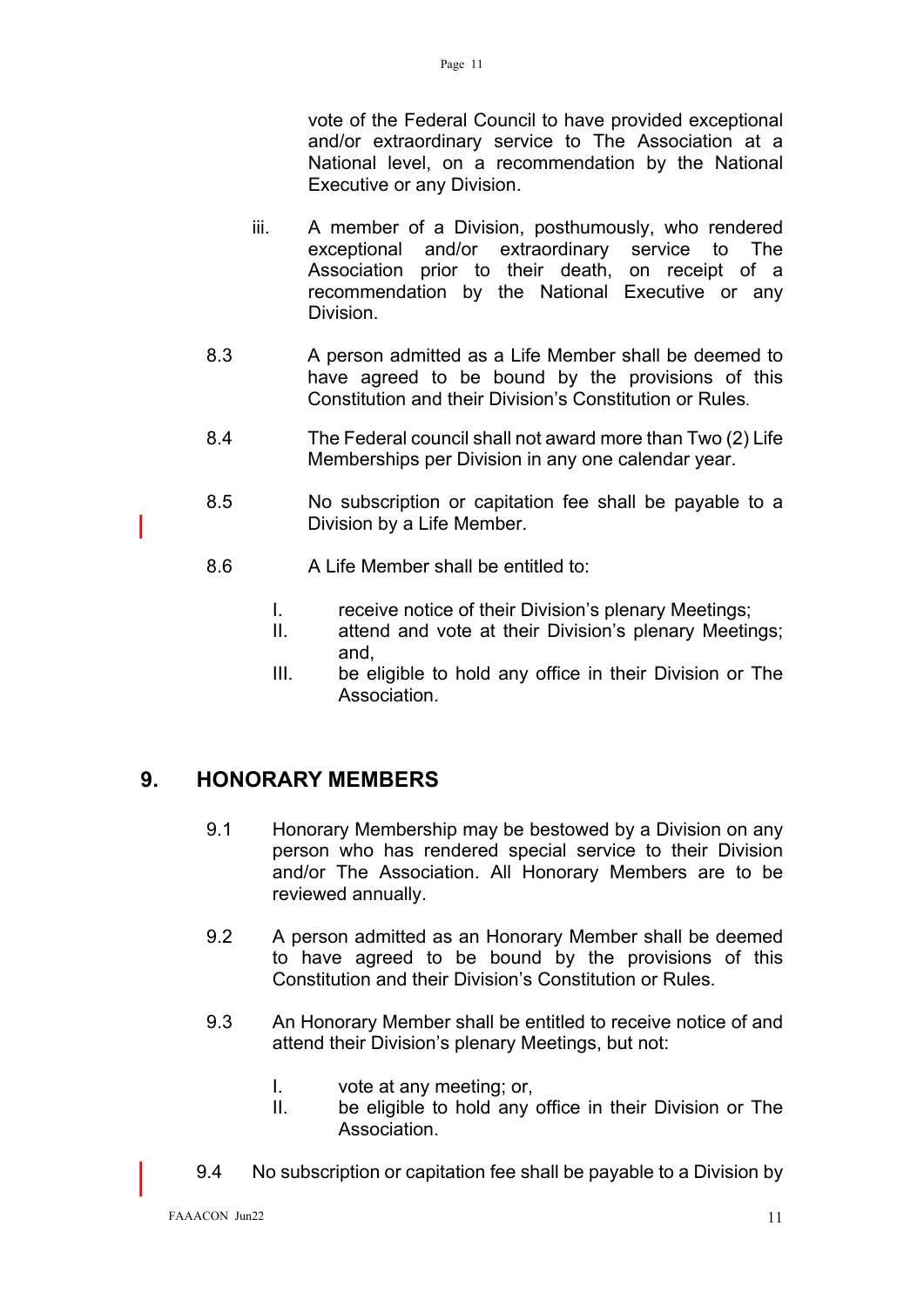an Honorary Member.

#### **10. AWARDS**

#### **Certificate of Appreciation**

10.1 A Certificate of Appreciation may be awarded by a Division or the Federal Council to any member or person who has given special service to The Association.

#### **Certificate of Service**

10.2 A Certificate of Service may be awarded by a Division to any member who has given at least 3 years valuable service to The Association.

#### **Diploma of Merit**

- 10.3 A Diploma of Merit may be awarded by the Federal Council on the recommendation of a Division provided that:
	- i. the recommending Division submits a report which establishes that the member has given at least 5 years exceptional service to The Association; and,
	- ii. a recommending Division may not recommend more than 2 members for the award of the Diploma of Merit in any calendar year.

#### **11. SUBSCRIPTIONS AND FEES**

- 11.1 Full Members and Associate Members shall pay an Annual Subscription fee to the Division to which they belong, as determined by that Division.
- 11.2 Divisions shall remit to the National Secretary a Registration Fee for each Full Member and Associate Member on joining. The amount of the Registration Fee, and the date becoming due and payable, shall be determined by the Federal Council.
- 11.3 Divisions shall remit to the National Secretary an Annual Capitation Fee for each Registered Member. The amount of the Capitation Fee, and the date becoming due and payable, shall be determined by the Federal Council.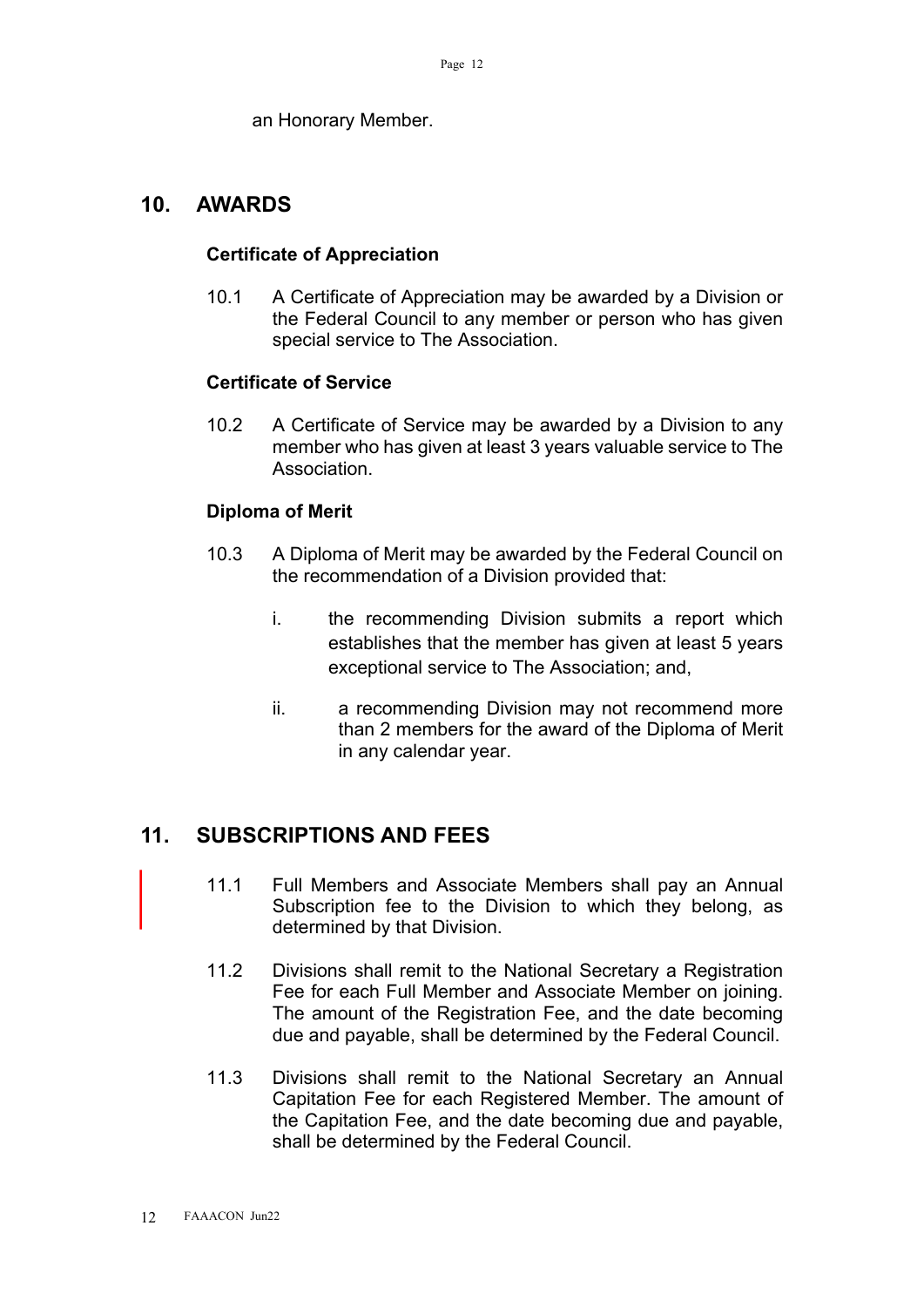#### **12. CESSATION OF MEMBERSHIP**

A Member will cease to be a Member of The Association if that person:

- I. gives notice to their Division in writing of resignation; or,
- II. dies; or,
- III. is expelled by a Division, at the discretion of that Division.

#### **13. PATRON**

The Association may appoint a patron whose appointment shall be continuous until or unless that person resigns from such appointment or it is otherwise terminated.

### **14. THE FEDERAL COUNCIL**

- 14.1 The Federal Council will include the National Executive and not more than 3 delegates nominated by each Division. Regardless of the number of delegates attending from each Division, the number of votes from each Division shall always be 3. A delegate may only represent 1 Division at any meeting of the Federal Council.
- 14.2 The Federal Council must convene Annual General Meetings in every calendar year within four (4) months after the end of the Association's financial year. A quorum shall exist when at least half of the Divisions entitled to be present are represented together with the National President or his representative.
- 14.3 Only the President, or another member of the National Executive nominated by the President, is empowered to vote on behalf of the National Executive when the Federal Council is in session. This person shall have one vote only.
- 14.4 Votes "for" or "against" a motion are to be recorded against Divisions in the Minutes of the Federal Council Meetings. Matters upon which a vote is taken shall be carried or defeated by a simple majority. A tied vote shall be resubmitted for a further vote and if again tied, shall be lost.
- 14.5 The Federal Council shall have the power to appoint committees as required. At least 1 member of every committee must be a member of the National Executive.
- 14.6 The Federal Council shall elect the National Executive for a 3-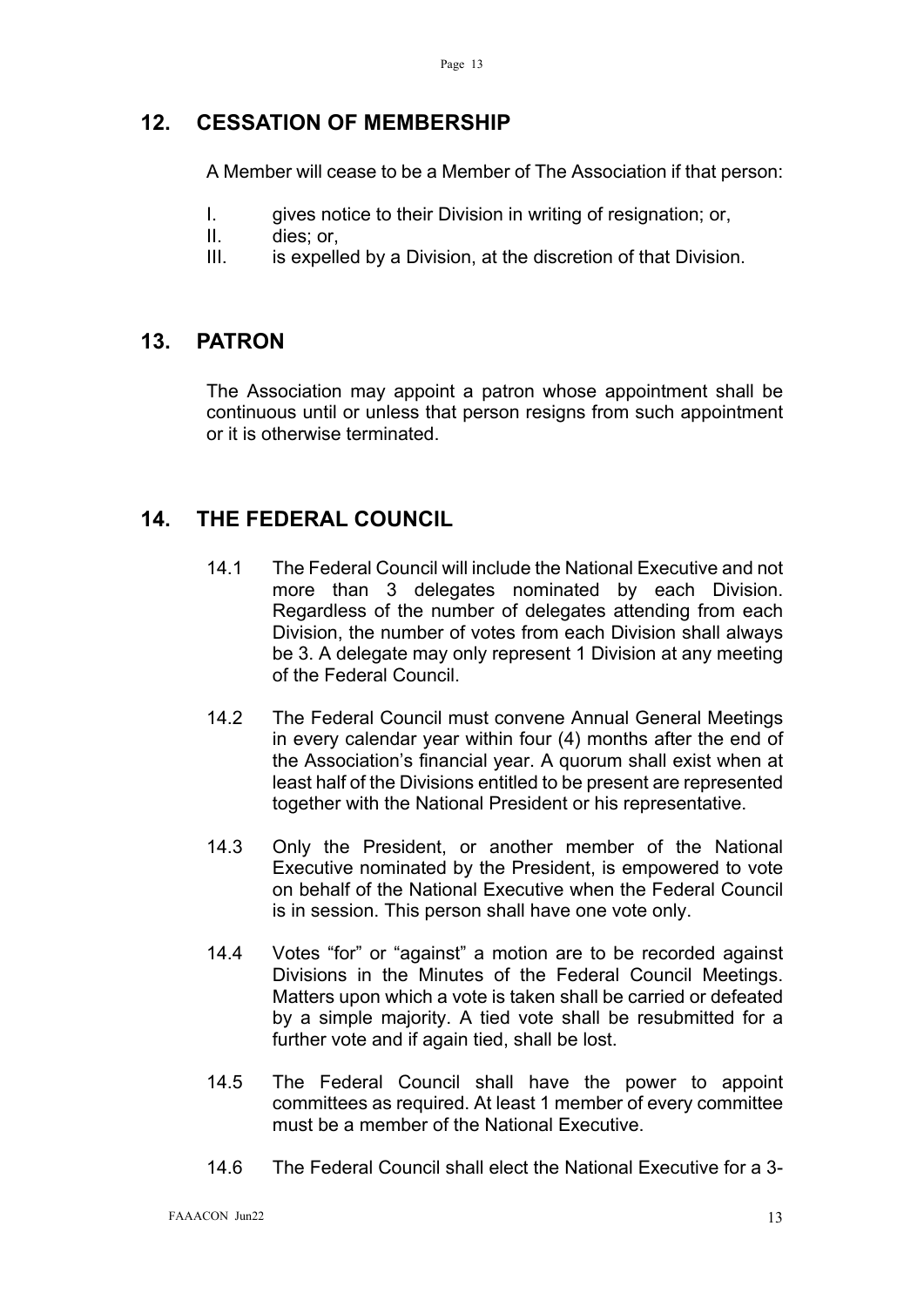year term.

14.7 Nominations for the National Executive are to be in the hands of the Federal Secretary 90 days before the relevant Federal Council Meeting, notwithstanding extenuating circumstances.

#### **15. POWERS OF THE FEDERAL COUNCIL**

The Federal Council shall have the powers to:

- 15.1 direct the policy of The Association on all matters affecting the interests of The Association and its Members;
- 15.2 co-operate with, affiliate with, and/or enter into reciprocal arrangements with, or 'in extremis' amalgamate with any other incorporated association having the same or similar objects to The Association;
- 15.3 prohibit the use of the name, badge or logo of The Association by any unauthorised person or corporations; and,
- 15.4 do all such other things as are incidental to or conducive to the attainment of the objects of The Association.

#### **16. THE NATIONAL EXECUTIVE**

The National Executive shall consist of the President, Vice President, Secretary, Treasurer, Welfare Officer, Webmaster and Database Manager. The Immediate Past President shall be an Office Bearer of the National Executive for a period of 12 months. These Office Bearers may be appointed as Directors of The Association and shall be responsible for:

- 16.1 implementing and executing the decisions of the Federal Council;
- 16.2 the administration and financial management of The Association, and be limited to expenditure on any single item of up to \$2500.00 without reference to the Federal Council;
- 16.3 mediating in any disputes between Divisions, as necessary;
- 16.4 adjudicating in interpretations of the Constitution;
- 16.5 appointing, employing, suspending or removing such managerial, secretarial, clerical and other staff as may be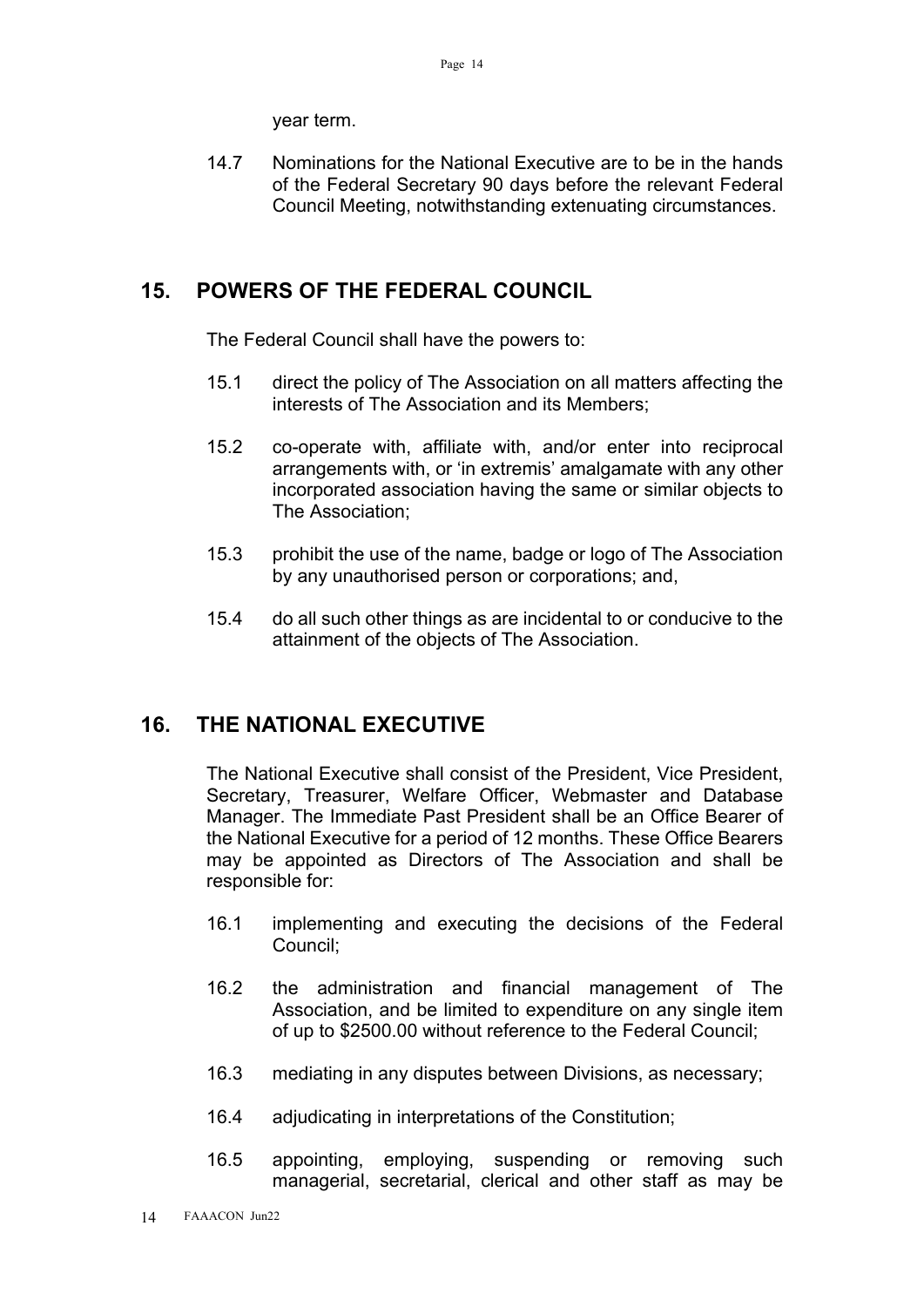necessary or convenient for the purposes of The Association;

- 16.6 taking and defending all legal proceedings by or on behalf of The Association and appointing all necessary solicitors, agents and attorneys for such purposes;
- 16.7 adopting a seal for The Association and having custody thereof and, when authorised by the Federal Council, the President and Secretary will affix the same to any deed, instrument or document; and,
- 16.8 meeting not less than 3 times in a calendar year. A quorum shall be a simple majority and votes shall be carried or defeated by a simple majority. Where votes are tied the President, or his representative shall have a casting vote.

#### **17**. **DUTIES OF THE PRESIDENT OF THE NATIONAL EXECUTIVE**

- 17.1 The President shall preside at all meetings of the Federal Council. He shall have the power to convene meetings of the Federal Council or a committee thereof.
- 17.2 The President shall see that all meetings are conducted in an orderly manner.
- 17.3 The President may on his own motion, or within 14 days of being requested to do so by a majority of Divisions, direct the Secretary to call a special meeting of Federal Council members or its committees as the case may be.
- 17.4 The President shall represent The Association on all occasions requiring official representation and shall be The Association spokesman on all matters relating to the activities, business and objects of The Association.
- 17.5 The President shall present to Members at the Federal Council Meeting a report in writing in respect of the activities and business of The Association and of any events that have significantly affected the state of affairs of The Association during his term of office.
- 17.6 The President shall be an ex-officio member of all committees which may be appointed.
- 17.7 At his direction the President may delegate any of his duties to any other member of the Federal Council.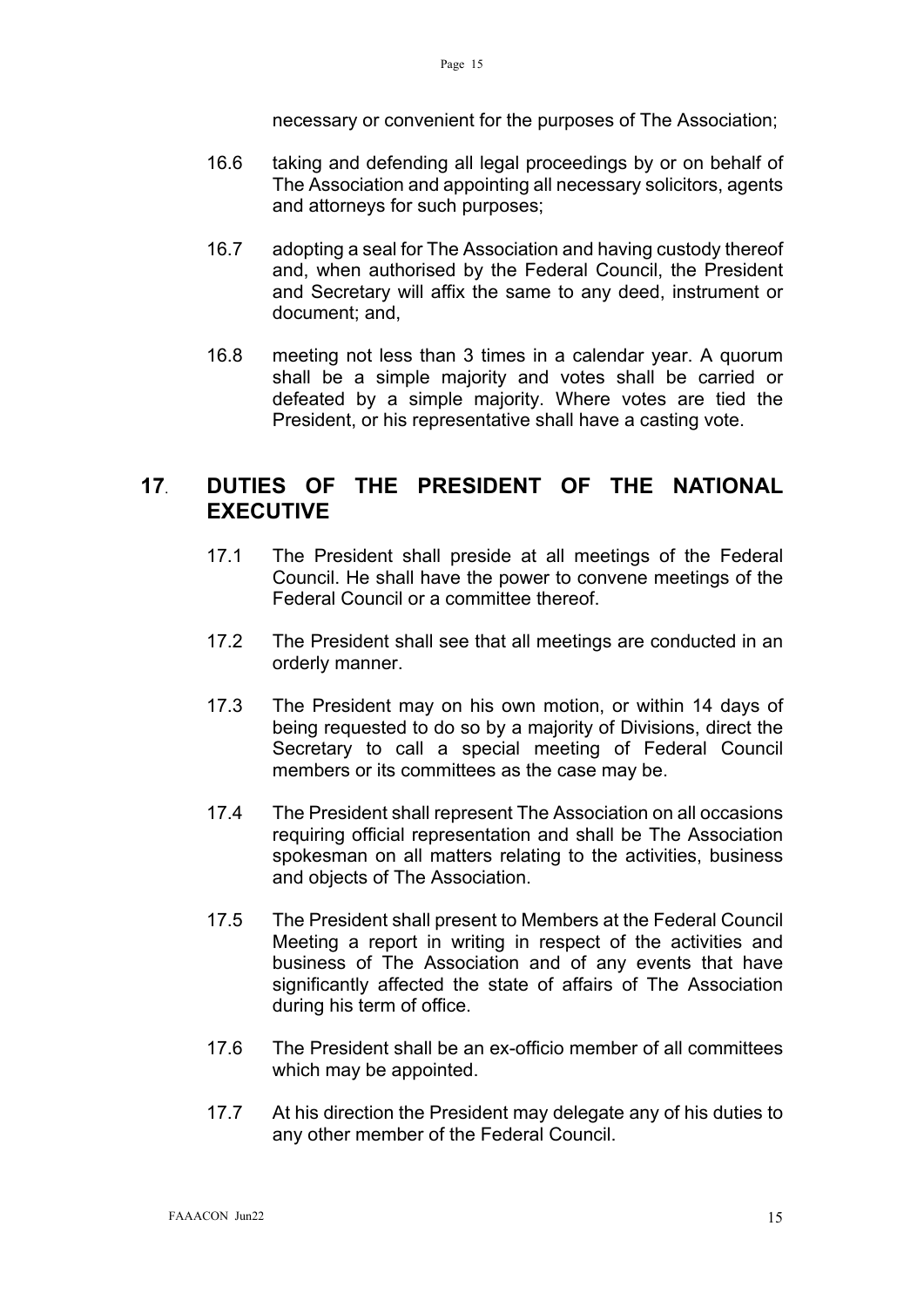#### **18. DUTIES OF THE VICE PRESIDENT OF THE NATIONAL EXECUTIVE**

The Vice President shall assist the President in the discharge of his duties and in the absence of the President shall act in his place. When so acting, the Vice President shall carry out the duties and may exercise all the powers of the President.

#### **19. DUTIES OF THE SECRETARY OF THE NATIONAL EXECUTIVE**

The duties of the Secretary shall be to:

- 19.1 receive, despatch and sign all official correspondence;
- 19.2 keep records of all correspondence;
- 19.3 attend all meetings of the Federal Council;
- 19.4 keep the minutes of the Federal Council Meetings;
- 19.5 promulgate to the Secretary of each Division, a copy of the agenda papers for each Federal Council Meeting not less than 30 days before the date of such Federal Council Meeting;
- 19.6 keep a register of all members of The Association setting forth their names, addresses and financial status;
- 19.7 record dates of payment by Divisions of registration fees, capitation fees and other levies;
- 19.8 forward to the Secretary of each Division a copy of the minutes of any Federal Council Meeting within 14 days of the adjournment or closing of each such meeting;
- 19.9 safely keep a copy of this Constitution and of any amendments thereof which from time to time may be lawfully made; and,
- 19.10 keep a register of the name, address, telephone and fax number of the Secretary of each Division, circulate to all Divisions, amend as necessary and inform Divisions of any changes.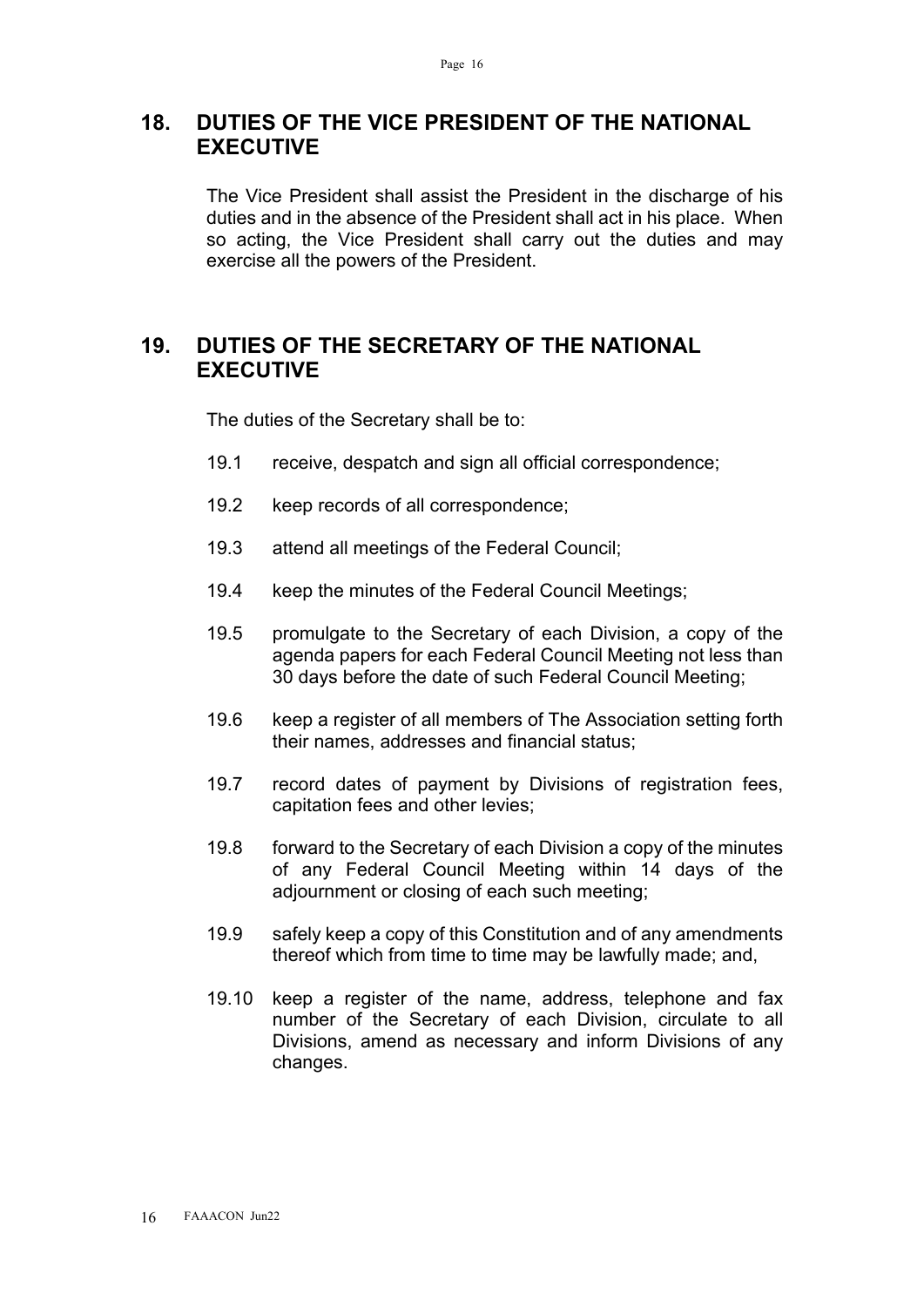#### **20. DUTIES OF THE TREASURER OF THE NATIONAL EXECUTIVE**

The duties of the Treasurer shall be to:

- 20.1 keep a true record of all moneys received or expended on behalf of the Federal Council;
- 20.2 pay all moneys received on behalf of the Federal Council into such accounts at such banks, building societies or credit unions as shall be approved or directed by the Federal Council;
- 20.3 balance the financial books to the last day of each financial year and have them audited;
- 20.4 prepare and submit to the auditor, a statement of income and expenditure and balance sheet for presentation at the Federal Council Meeting and shall furnish a financial statement to the Federal Council Meeting;
- 20.5 co-operate with the Secretary and whenever required to do so, to furnish such other information concerning the financial affairs of The Association within his knowledge as the Federal Council may request;
- 20.6 make and maintain a register of The Association's assets held by the National Executive, and record the depreciation annually; and,
- 20.7 make payment of all accounts by cheque, such cheques to be signed by the Treasurer, and to be countersigned by any one of the following:
	- I. President; or
	- II. Vice President; or,
	- III. Secretary

#### **21. DUTIES OF THE IMMEDIATE PAST PRESIDENT OF THE NATIONAL EXECUTIVE**

The Immediate Past President shall be an Office Bearer of the National Executive and will provide continuity to the Executive. He will support and assist the President in the execution of his duties for a period of 12 months.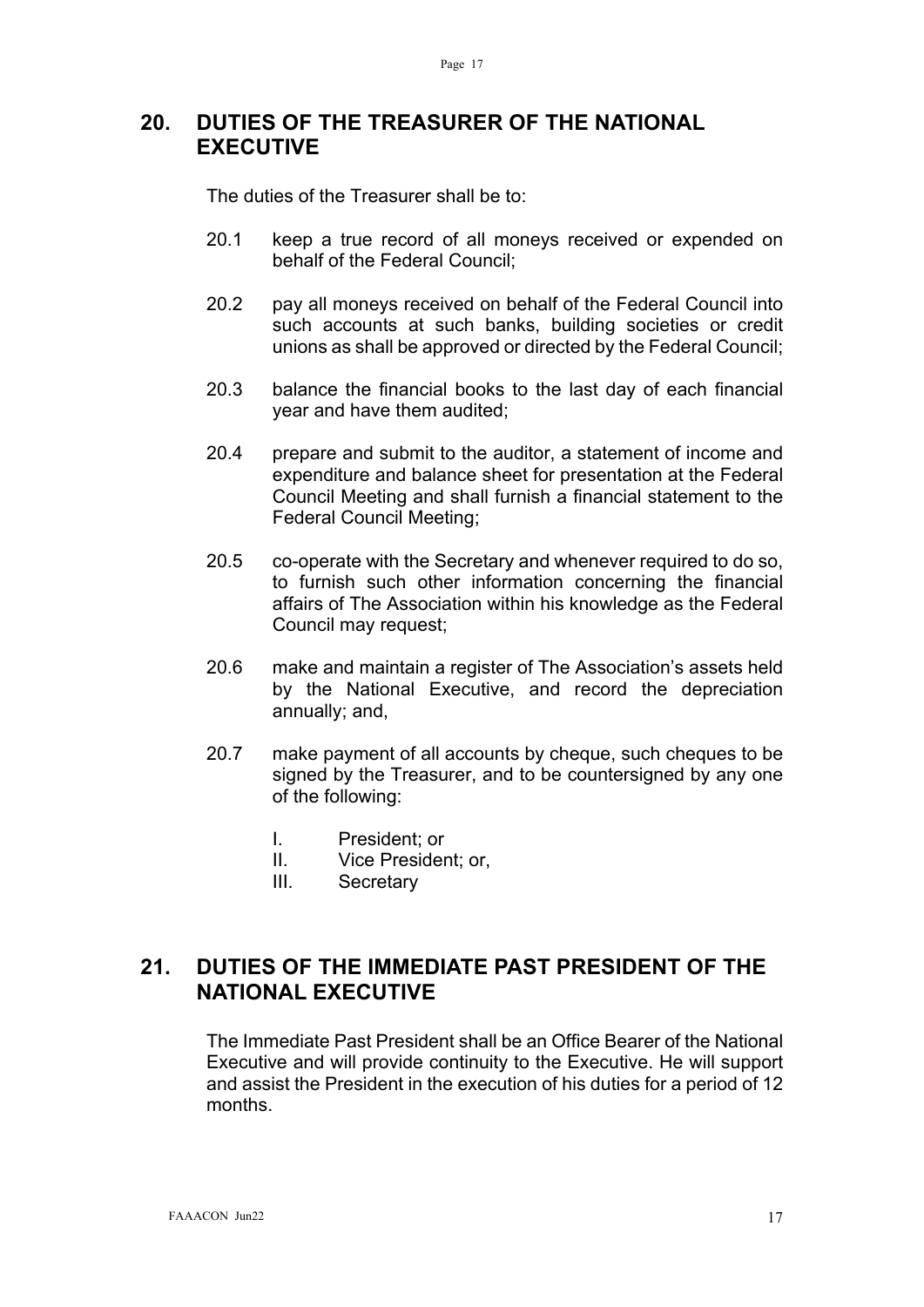## **22. AUDITOR**

- 22.1 The National Executive shall arrange for its financial affairs to be audited at the end of each financial year.
- 22.2 No person shall be appointed as Auditor who is interested in any transaction of The Association.
- 22.3 The Auditor shall audit the accounts of The Association not more than 1 calendar month prior to the next Federal Council Meeting.

# **23. VACANCY ON THE NATIONAL EXECUTIVE**

- 23.1 In the event of any Office Bearer of the National Executive being incapable of holding office for any reason whatsoever, the National Executive may appoint any eligible member to fill that vacancy until the date of the next Federal Council Meeting.
- 23.2 An Office Bearer of the National Executive may be suspended on the unanimous vote of all other Office Bearers of the National Executive who must then refer the matter to the Federal Council within 14 days of the date of suspension of the Office Bearer.
- 23.3 Any Office Bearer of the National Executive may be removed:
	- I. in the event that the Office Bearer is expelled or suspended by the Division of which that Office Bearer is a Member; or,
	- II. by the majority vote of the Federal Council.

# **24. ASSOCIATION FLAG**

- 24.1 The Association Flag:
	- I. shall be a blue flag with the Australian White Ensign occupying the upper hoist and The Association Badge in the fly; and,
	- II. may be flown at any appropriate institution, organised march, sporting or other function, meeting or place at which one or more Association members are assembled or reside provided that the respect and decorum due to the flag is shown and that the 'daylight hours only' rule is observed.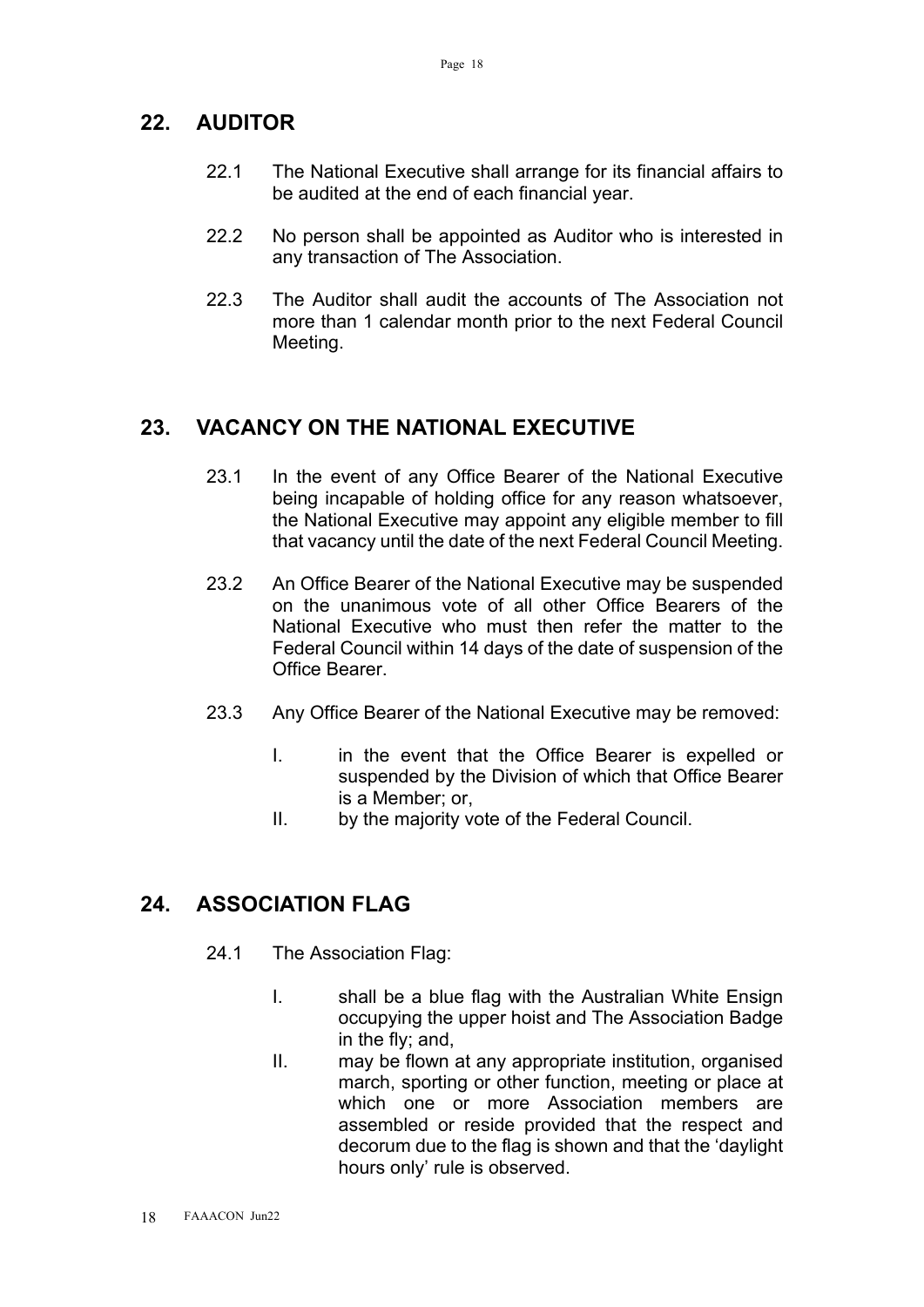#### **25. INDEMNITY - NATIONAL EXECUTIVE AND MEMBERS OF THE FEDERAL COUNCIL**

The President, Immediate Past President, Vice President, Treasurer, Secretary, Federal Council Delegates and members of the various committees of the Federal Council shall from time to time, and at all times, be saved harmless and kept indemnified from and against all costs, charges, losses, damages and expenses which such person or persons, or any of them, sustain, incur or be put to, in or about the execution and discharge of their respective trusts and offices or in or about any action, suit or proceedings at law, or in equity, in which they or any of them shall or may be Plaintiffs or Defendants, provided that such person or persons shall have acted by direction of the Federal Council for the time being; provided always that the amount of such costs, charges, damages and expenses for which indemnity is intended to be hereby provided, shall, immediately it shall have been sustained or incurred, be paid from the funds of The Association and then none of the Office Bearers of The Association shall be answerable or accountable for the other or any of them, or any other person or persons whomsoever, but for his own acts, deeds or defaults alone.

#### **26. DISSOLUTION OF THE ASSOCIATION**

- 26.1 The Association shall not be dissolved unless at least 75% of the votes entitled to be cast at a Federal Council Meeting are cast in favour of the Special Resolution to dissolve the Association at a Federal Council Meeting.
- 26.2 If upon the dissolution or winding up of The Association, there remains any property after the satisfaction of the debts and liabilities of The Association and the costs, charges and expenses of that winding up, that property shall be distributed to another association incorporated under the Act or for charitable purposes to a tax-exempt organisation. Which incorporated association or tax exempted charitable body as the case requires shall be determined by resolution of the Federal Council.

#### **27. DIVISIONS**

27.1 Where six or more people desire to further the aims and objects of The Association, they may form a branch of The Association to be known as a Division.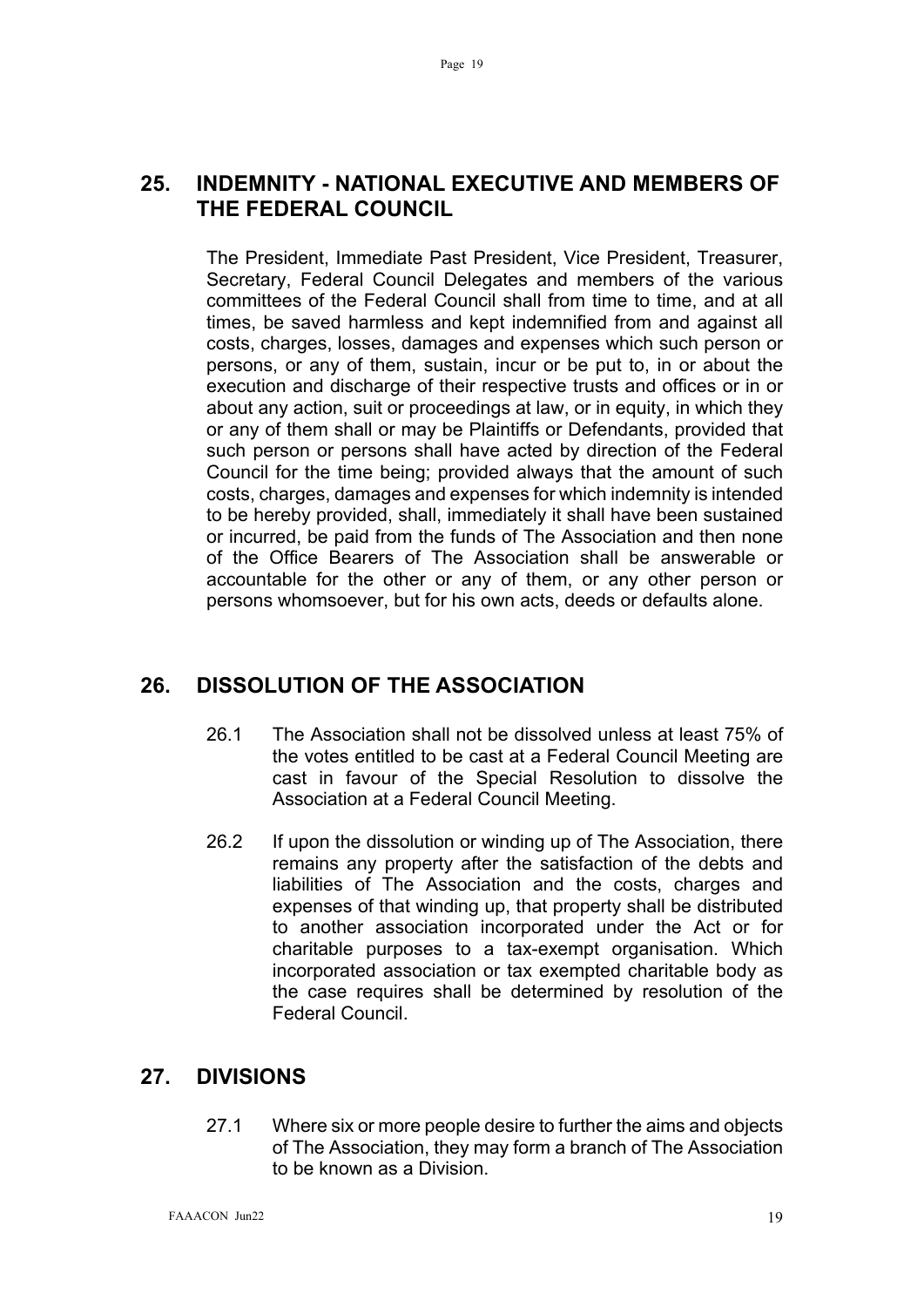- 27.2 A representative of each and every person desirous of forming a Division shall make application to the Federal Council stating the desire of those persons to form a Division. Such desire shall be considered at the next meeting of the Federal Council and the result transmitted to the representative within 21 days of that meeting.
- 27.3 In the event of approval being granted by the Federal Council for the formation of a Division, those persons desirous of forming that Division shall hold an inaugural meeting of the Division within 3 months of receipt of the notice of approval by the Federal Council. At such meeting a Division Executive shall be elected.
- 27.4 Within 6 months of the inaugural meeting of a Division, the Secretary of that Division shall cause to be forwarded to the Federal Council a copy of its proposed Constitution or Rules.
- 27.5 Within 3 months of receipt of the prescribed fee from a new member, each Division shall remit to the National Secretary, the Registration Fee as determined by the last Federal Council Meeting.
- 27.6 At the end of The Association's financial year, i.e., on or after 30 June annually, each Division shall remit to the National Secretary the current Capitation Fee for all Registered Members recorded at the end of The Association's previous financial year.

#### **28. MANAGEMENT OF DIVISIONS**

- 28.1 Divisions shall conduct their affairs consistent with the objects of The Association. A Division's Executive shall be set out in the Division's approved Constitution or Rules. Conduct of a Division will be in accordance with the Division's Constitution or Rules. Each calendar year Divisions may forward to the National Secretary copies of the annual reports and financial statements as presented to their Annual General Meetings.
- 28.2 At the end of each 3 monthly period of the calendar year, each Division shall advise the National Secretary of the names and addresses of all members who have joined the Division in that preceding quarter.
- 28.3 Items for inclusion on the agenda of Federal Council Meetings are to be forwarded by Divisions to the National Secretary not less than 45 days prior to the meeting. Copies of such items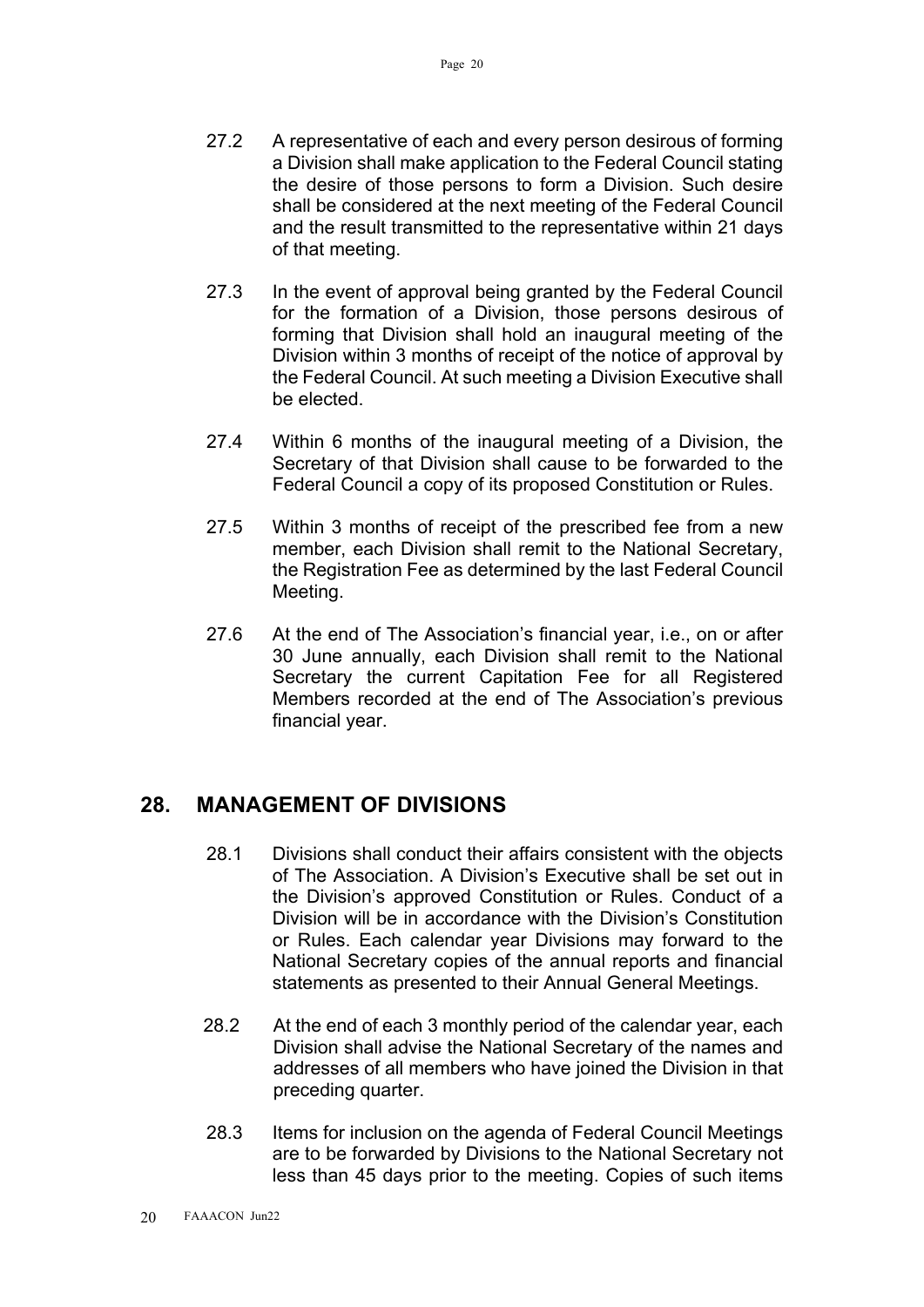are to be forwarded to every other Division by the National Secretary not less than 30 days prior to the same meeting.

- 28.4 Divisions may expel a member of their Division as determined by that Division's Constitution or Rules.
- 28.5 Internal disputes between members within a Division shall be arbitrated in accordance with State authority's Best Practice Guidelines.
- 28.6 A Registered Member of a Division may transfer to another Division; if possible, with the same class of membership. Such transfer to be effected by the National Secretary at the request of the Member.
- 28.7 The Division gaining a transferred Member shall not be liable for a further Registration Fee. Payment of the Capitation Fee for a transferred Member shall be in accordance with Rule 27.6.

#### **29. DISSOLUTION OF A DIVISION**

- 29.1 Dissolution of a Division shall be in accordance with that Division's Constitution or Rules.
- 29.2 In the event of any Division breaching the provisions of the Constitution of The Association, the Federal Council has the power to suspend or expel that Division from The Association.

#### **30. AMENDMENTS TO THIS CONSTITUTION**

- 30.1 Only the Federal Council shall have the power to amend this Constitution of The Association.
- 30.2 In order for the Constitution to be amended the National Executive or any Division will act as a sponsor for the proposed amendment. The National Executive or Division shall place the proposed amendment before the National Executive and all other Divisions not less than 45 days before the next meeting of the Federal Council.
- 30.3 The proposed Special Resolution is to be signed by at least 3 Office Bearers of the sponsoring Division before submission to the National Executive and all other Divisions. The consent of at least 75% of the members voting at a Federal Council meeting must be attained to amend this Constitution.